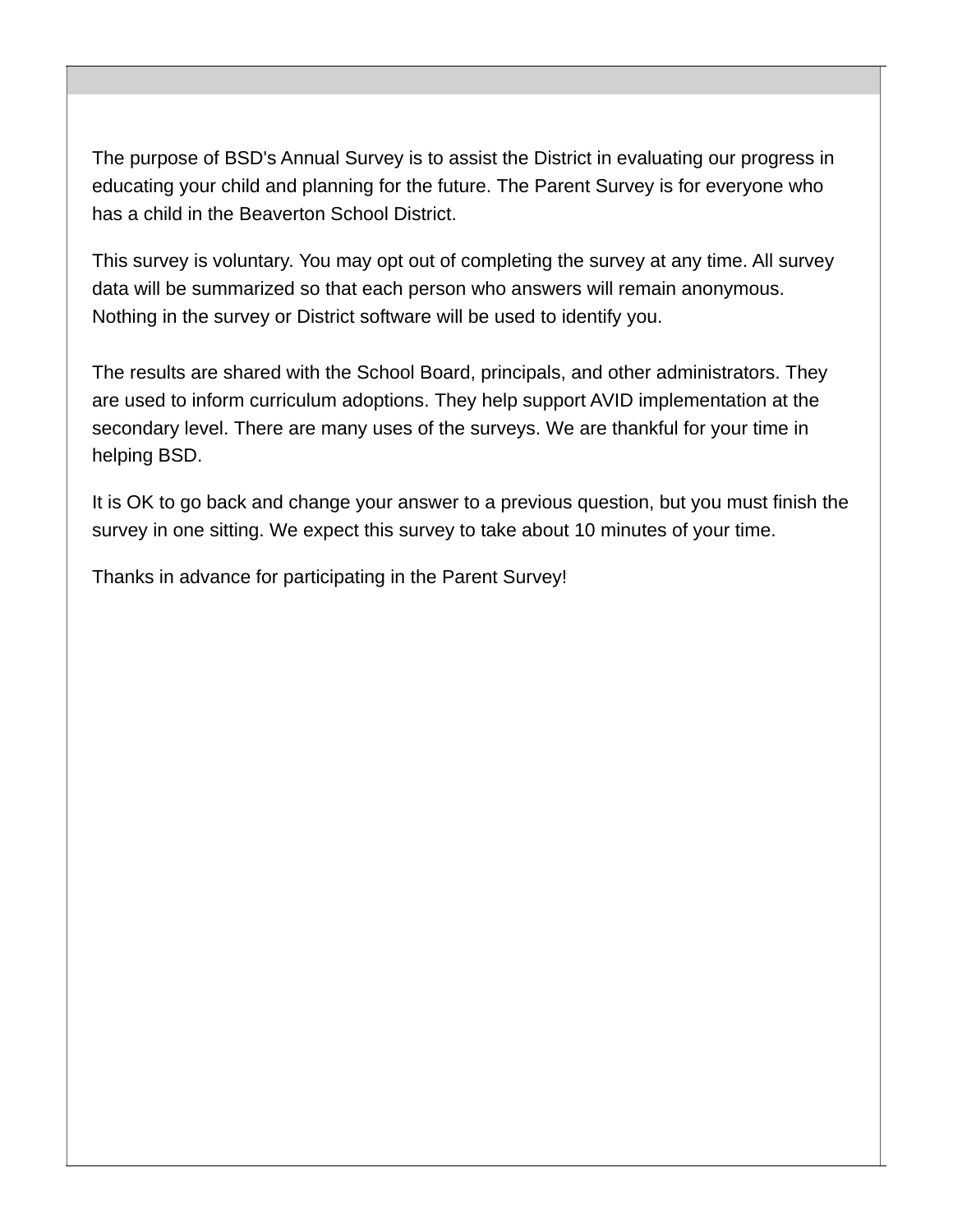| <b>District Communication</b>                                                                                             |
|---------------------------------------------------------------------------------------------------------------------------|
|                                                                                                                           |
| 1. I feel my voice is heard in important decisions at the District level.                                                 |
| Strongly agree                                                                                                            |
| Agree                                                                                                                     |
| Disagree                                                                                                                  |
| Strongly disagree                                                                                                         |
| 2. I have received adequate communication about the protocols for emergency actions (parent<br>evacuation/reunification). |
| Strongly agree                                                                                                            |
| Agree                                                                                                                     |
| Disagree                                                                                                                  |
| Strongly disagree                                                                                                         |
| 3. What is your preferred communication method from the District?                                                         |
| <b>BSD Briefs</b>                                                                                                         |
| <b>BSD</b> website                                                                                                        |
| Social media                                                                                                              |
| Other (please specify)                                                                                                    |
|                                                                                                                           |
|                                                                                                                           |

Beaverton School District staff are always looking for ways improve our interactions with parents and guardians. Excellent customer service is important to us, and we expect staff to be helpful, friendly, patient, positive, and knowledgeable.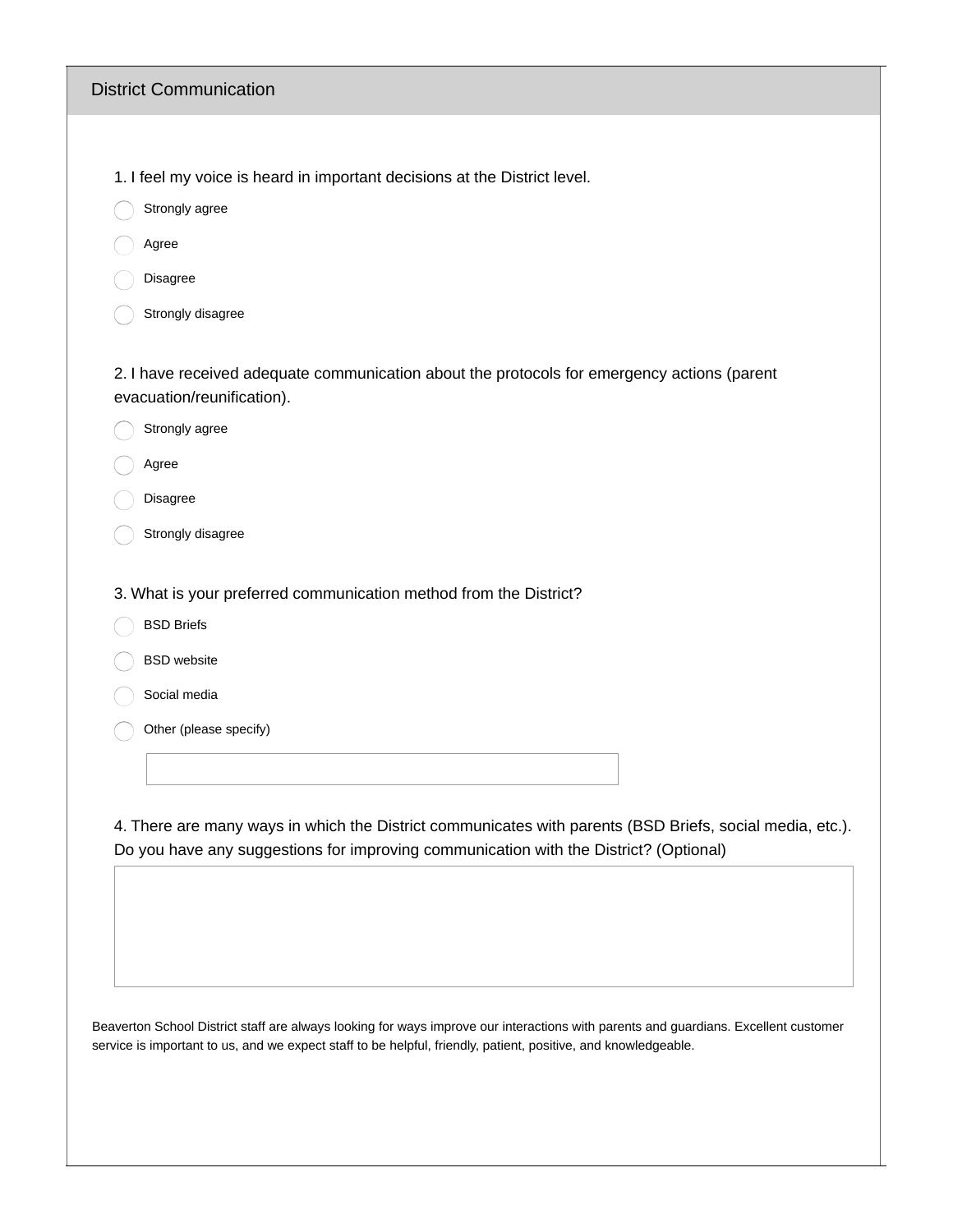5. My experience with customer service at the district level is

Excellent

Good Poor

6. Do you have any additional comments about customer service at the district level?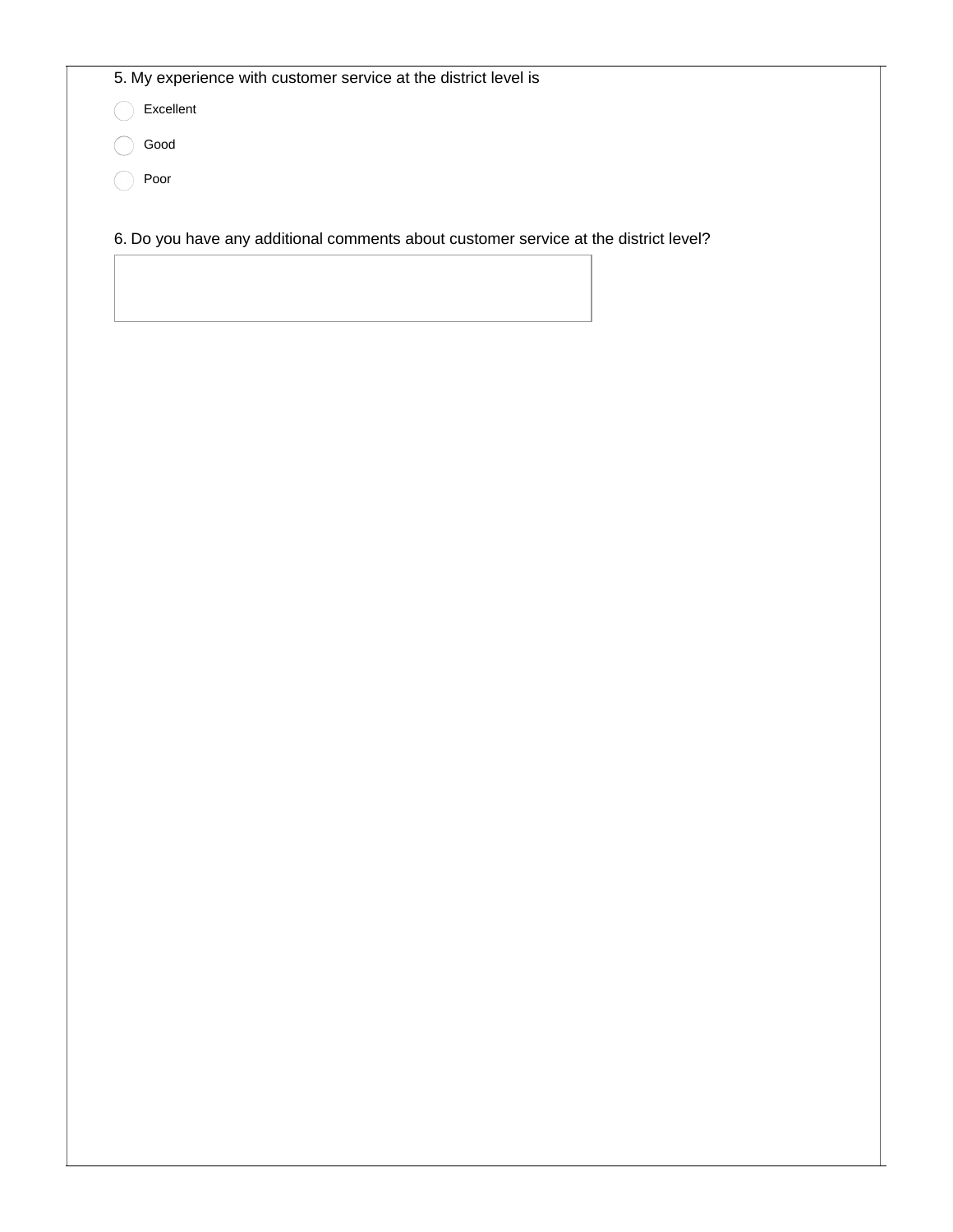## **Please take the survey considering only one child. You may take the survey again if you have children attending more than one school.**

\* 7. What school does your child attend?

| <b>ACE/CTP at Capital Center</b>       | <b>Five Oaks</b>                  | Rock Creek                |
|----------------------------------------|-----------------------------------|---------------------------|
| Arts & Communication Magnet<br>Academy | Greenway                          | Sato                      |
| Aloha                                  | Hazeldale                         | Scholls Heights           |
|                                        | <b>Health and Science</b>         | Science and Technology    |
| Aloha-Huber Park                       | <b>Highland Park</b>              | Sexton Mountain           |
| <b>Barnes</b>                          | Hiteon                            | Southridge                |
| <b>Beaver Acres</b>                    | International School of Beaverton | Springville               |
| Beaverton                              | Jacob Wismer                      | Stoller                   |
| Bethany                                | Kinnaman                          | Sunset                    |
| <b>Bonny Slope</b>                     | McKay                             | Terra Linda               |
| <b>Bridges Academy</b>                 | McKinley                          | Vose                      |
| Cedar Mill                             | <b>Meadow Park</b>                | West Tualatin View        |
| Cedar Park                             |                                   |                           |
| Chehalem                               | Montclair                         | Westview                  |
| Community School at Merlo Station      | Mountain View                     | Whitford                  |
| Conestoga                              | Mountainside                      | William Walker            |
| Cooper Mountain                        | Nancy Ryles                       | Early College High School |
| Elmonica                               | Oak Hills                         | GED                       |
| <b>Errol Hassell</b>                   | Raleigh Hills                     | Other school/program      |
| Findley                                | Raleigh Park                      |                           |
| Fir Grove                              | Ridgewood                         |                           |
|                                        |                                   |                           |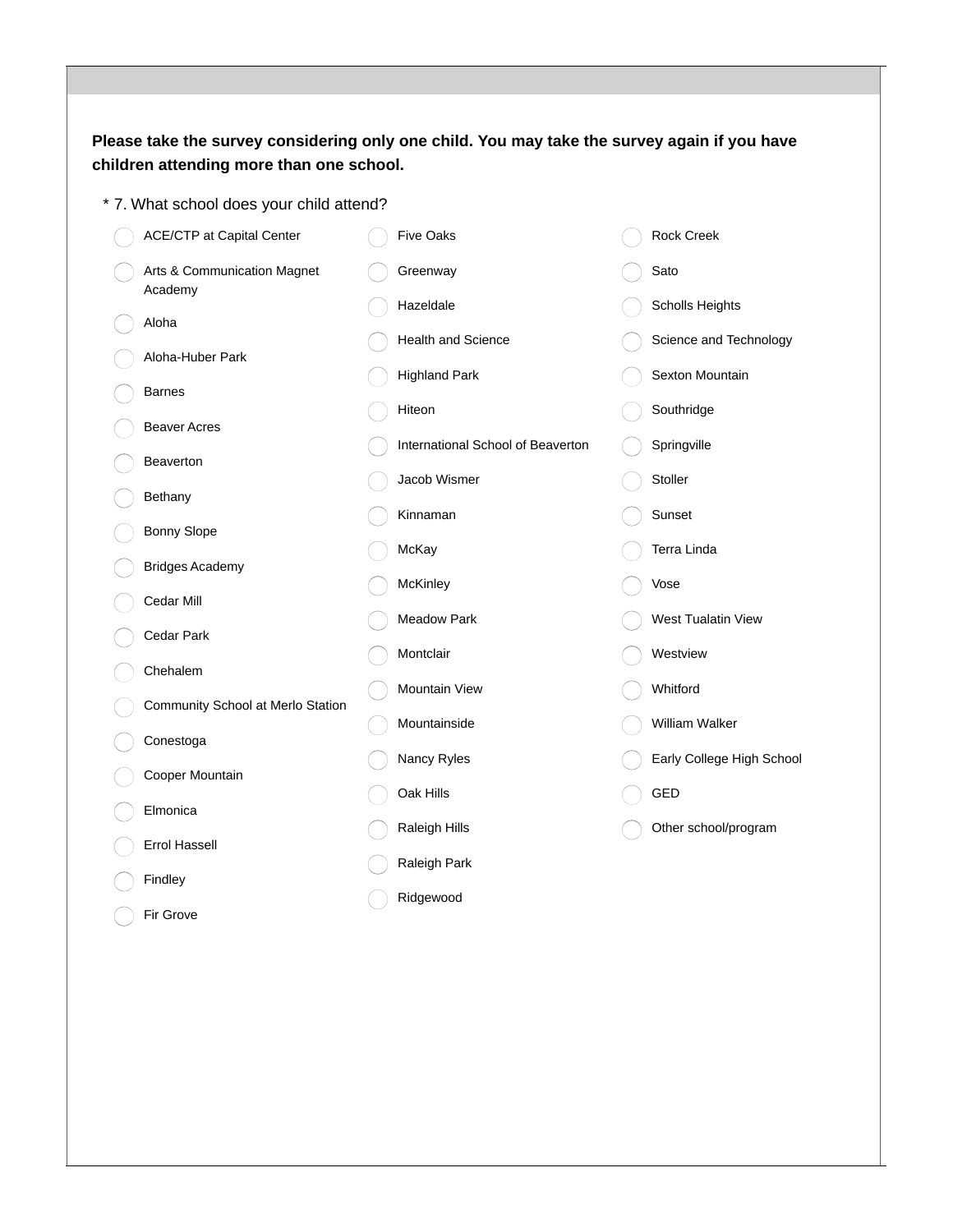## Grading and Reporting

8. (Middle school/ High school only)

It is easy for my child to schedule their visual and/or performing arts classes and still meet their other school requirements.

| Strongly agree |  |
|----------------|--|
|----------------|--|

Agree

Neither agree nor disagree

- Disagree
- $\bigcirc$  Strongly disagree

Not applicable to my child (Elementary school student or have not tried to schedule visual and/or performing arts classes)  $( )$ 

#### 9. Please help us improve by answering these questions about Grading and Reporting.

|                                                                            | All of their classes | Some of their classes | None of their classes |
|----------------------------------------------------------------------------|----------------------|-----------------------|-----------------------|
| I know what my child's<br>grades are in                                    |                      |                       |                       |
| I understand how my<br>child's grade is<br>calculated in                   |                      |                       |                       |
| I know what my child<br>needs to do to improve in                          |                      |                       |                       |
| I receive the above<br>information in enough<br>time to assist my child in |                      |                       |                       |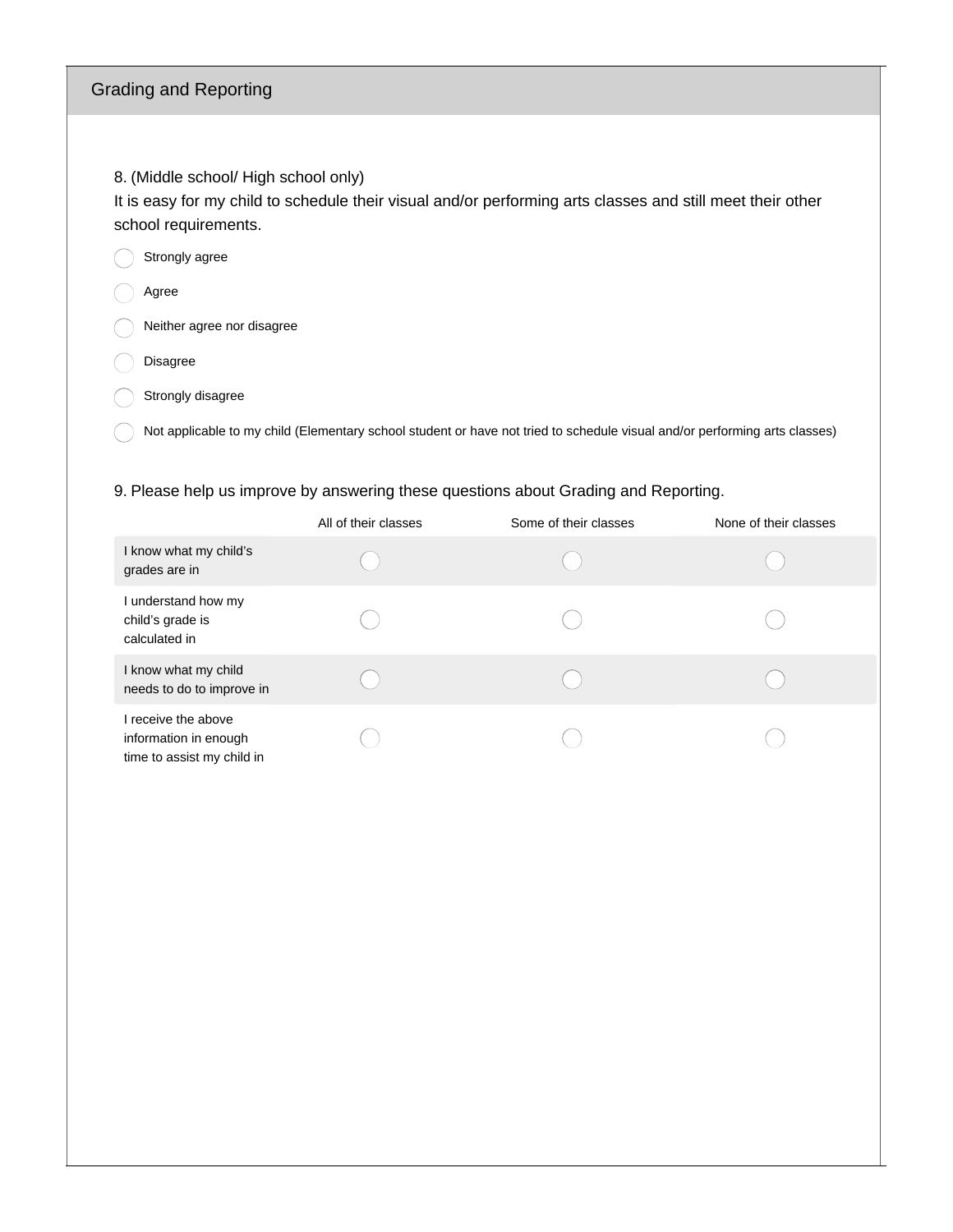- 10. I feel welcome and accepted at my child's school.
- $\bigcap$ Strongly agree
- Agree
- Disagree
- Strongly disagree
- 11. I feel valued as an active partner in my child's education.
- $\bigcap$ Strongly agree
- Agree
- Disagree
- Strongly disagree
- 12. I am involved in activities and volunteering at my child's school (e.g. PTO, boosters, classrooms, \* sports, fundraising, mentoring, etc.).
	- Daily
	- Weekly
	- Monthly
	- A few times a year
	- Not at all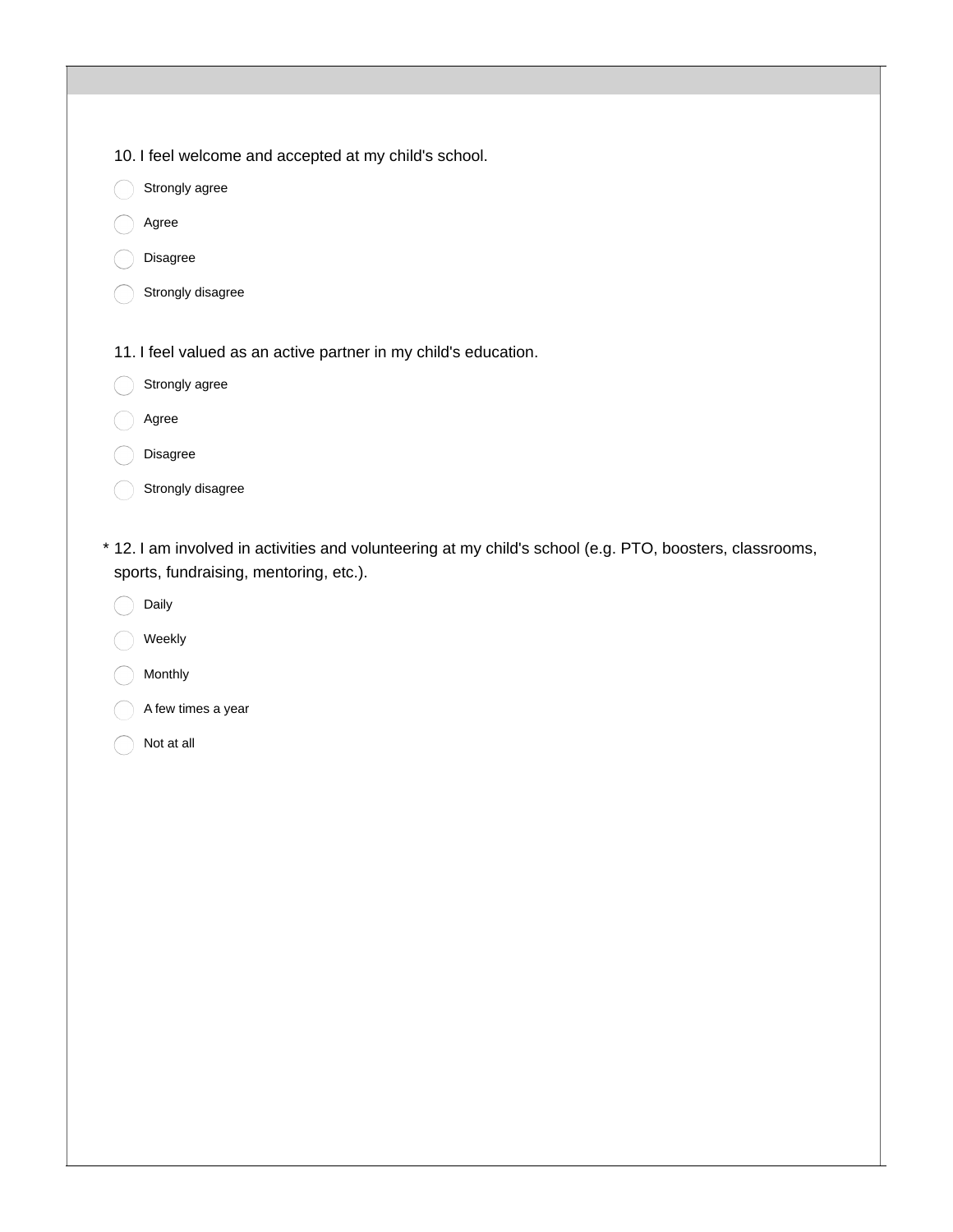13. I believe my participation through volunteering has made a positive contribution.

Strongly agree  $\bigcap$ 

- Agree
- Disagree

Strongly disagree

Don't know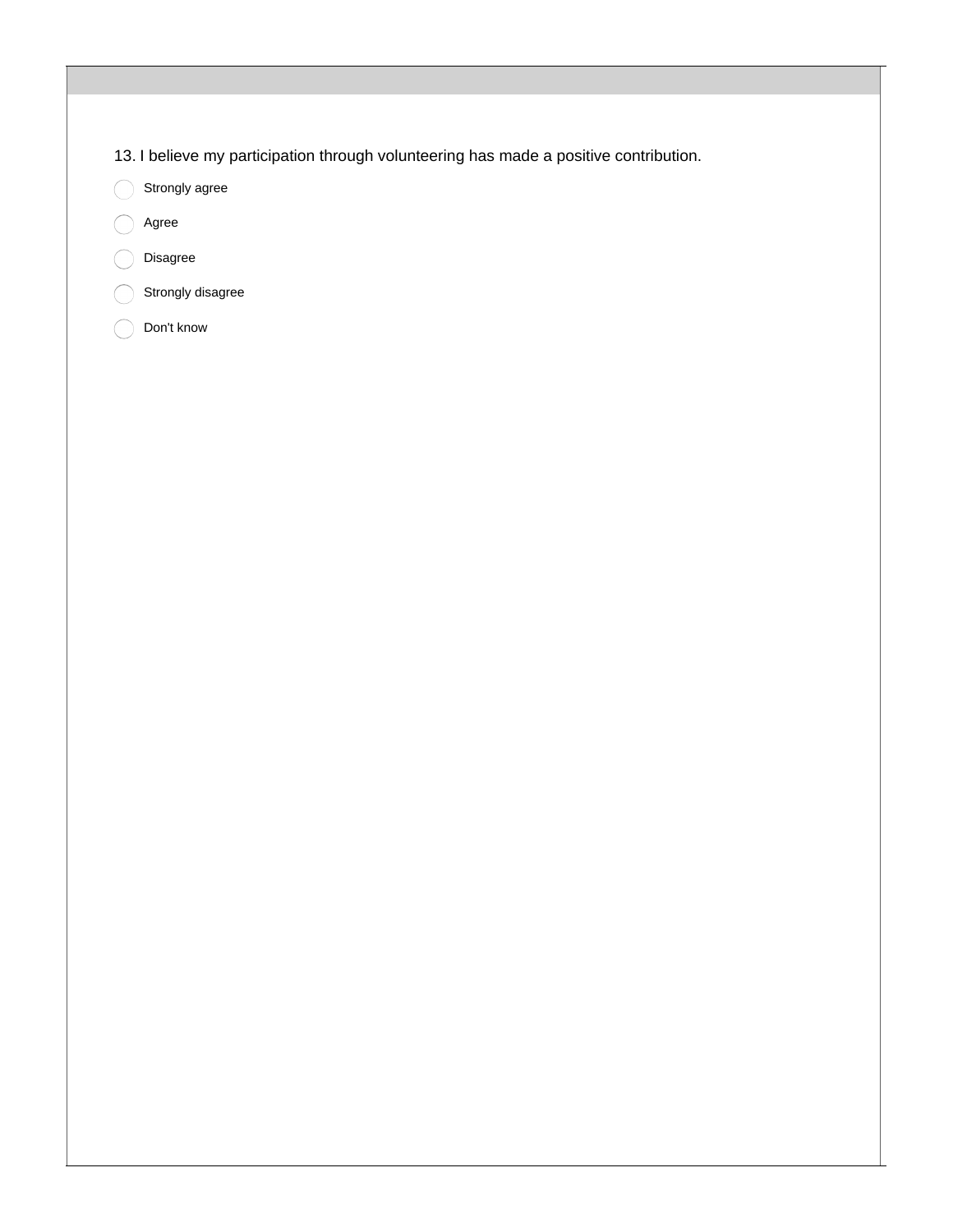## Communication

14. Please help us improve by answering these questions.

|                                                                                                                                | Strongly agree | Agree | <b>Disagree</b> | Strongly disagree |
|--------------------------------------------------------------------------------------------------------------------------------|----------------|-------|-----------------|-------------------|
| I feel well-informed<br>about what's going on in<br>general at my child's<br>school.                                           |                |       |                 |                   |
| I receive adequate<br>communication from my<br>child's teacher(s) about<br>my child's academic<br>achievement and<br>progress. |                |       |                 |                   |
| I feel that my voice is<br>heard in important<br>decisions at my child's<br>school.                                            |                |       |                 |                   |

#### 15. Do you have any suggestions for improving communication with your child's school? (Optional)

## 16. Please help us improve by answering these questions about Early Release.

|                                                                                                                                                                                                                                                                                                                                                     | Strongly agree | Agree | <b>Disagree</b> | Strongly disagree |
|-----------------------------------------------------------------------------------------------------------------------------------------------------------------------------------------------------------------------------------------------------------------------------------------------------------------------------------------------------|----------------|-------|-----------------|-------------------|
| My school's Early<br>Release communication<br>has been effective.                                                                                                                                                                                                                                                                                   |                |       |                 |                   |
| I appreciate the addition<br>of student days, creating<br>more full weeks of<br>school.                                                                                                                                                                                                                                                             |                |       |                 |                   |
| I know what teachers<br>are doing during Early<br>Release.                                                                                                                                                                                                                                                                                          |                |       |                 |                   |
| $\overline{A}$ , $\overline{B}$ , $\overline{B}$ , $\overline{C}$ , $\overline{D}$ , $\overline{D}$ , $\overline{D}$ , $\overline{D}$ , $\overline{D}$ , $\overline{D}$ , $\overline{D}$ , $\overline{D}$ , $\overline{D}$ , $\overline{D}$ , $\overline{D}$ , $\overline{D}$ , $\overline{D}$ , $\overline{D}$ , $\overline{D}$ , $\overline{D}$ , |                |       |                 |                   |

#### 17. Do you have any comments on Early Release? (Optional)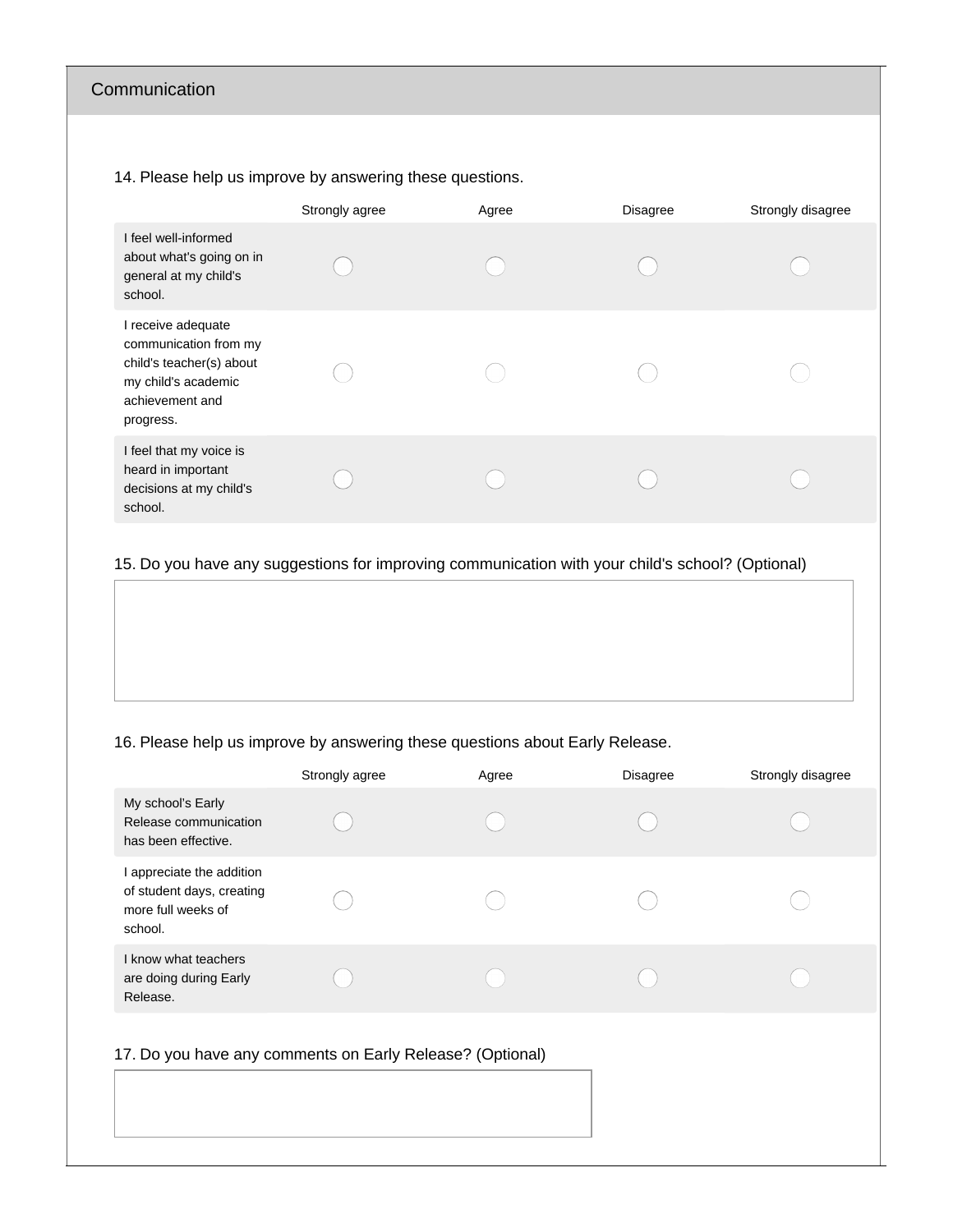Beaverton School District staff are always looking for ways improve our interactions with parents and guardians. Excellent customer service is important to us, and we expect staff to be helpful, friendly, patient, positive, and knowledgeable.

18. My experience with customer service at the school level is

- Excellent
- Good
- Poor

19. Do you have any additional comments about customer service at the school level?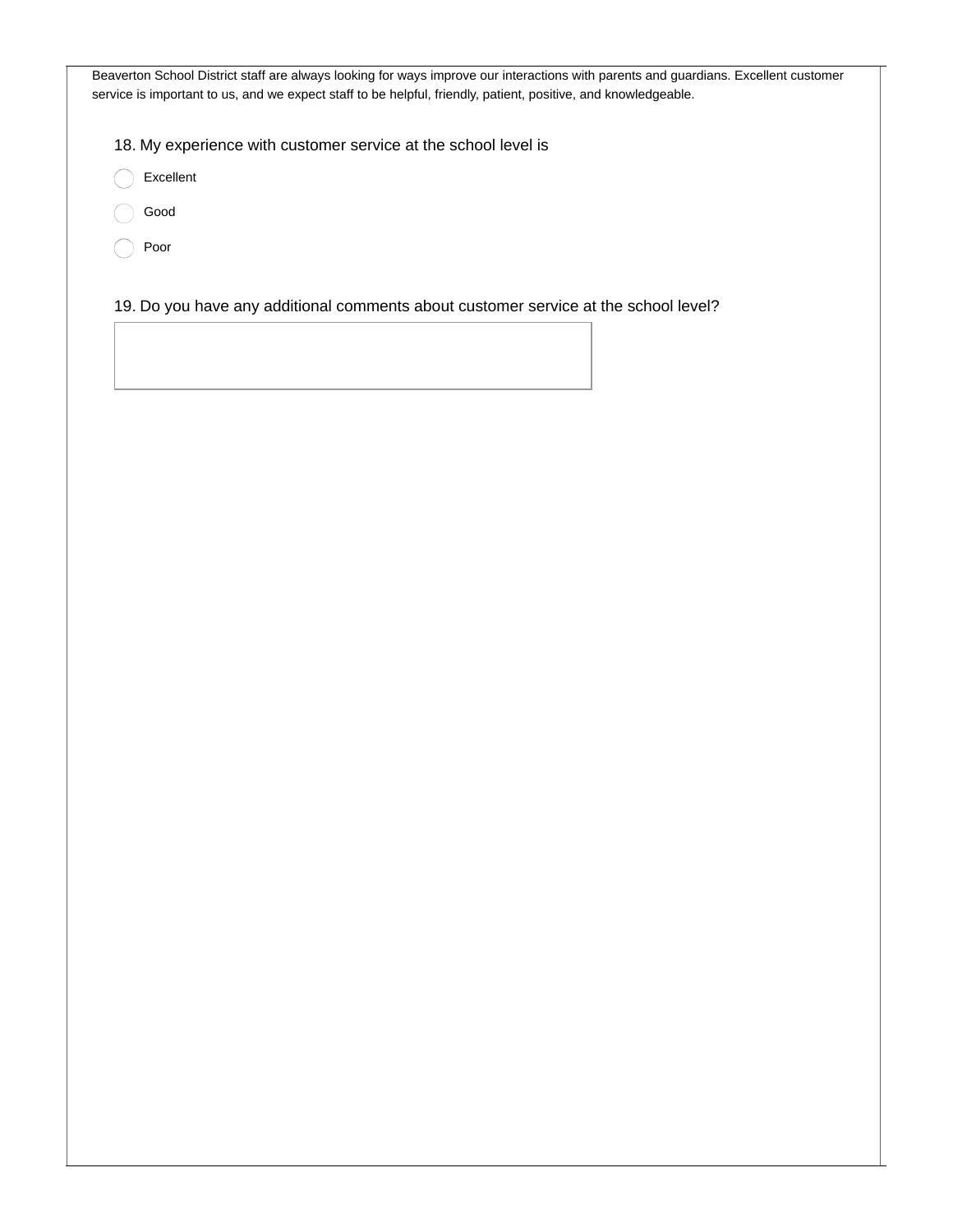**One reason students sometimes don't feel safe is that they get bullied by other students.**

**Bullying is unwanted, aggressive behavior among students that involves a real or perceived power imbalance. The behavior is repeated, or has the potential to be repeated, over time. Bullying includes actions such as making threats, spreading rumors, attacking someone physically or verbally, and excluding someone from a group on purpose.**

**Adapted from StopBullying.gov**

**https://www.stopbullying.gov/what-is-bullying/definition/**

- 20. My child has been bullied at school this year.
- A lot
- A little
- Not at all
- Don't know
- 21. My child has been bullied on the way to or from school this year.
- A lot
- A little
- Not at all
- Don't know

22. My child has been bullied online (for example on Twitter, Instagram, Snapchat, or gaming, etc.) this year.

- $\bigcap$  A lot
- A little
- Not at all
- Don't know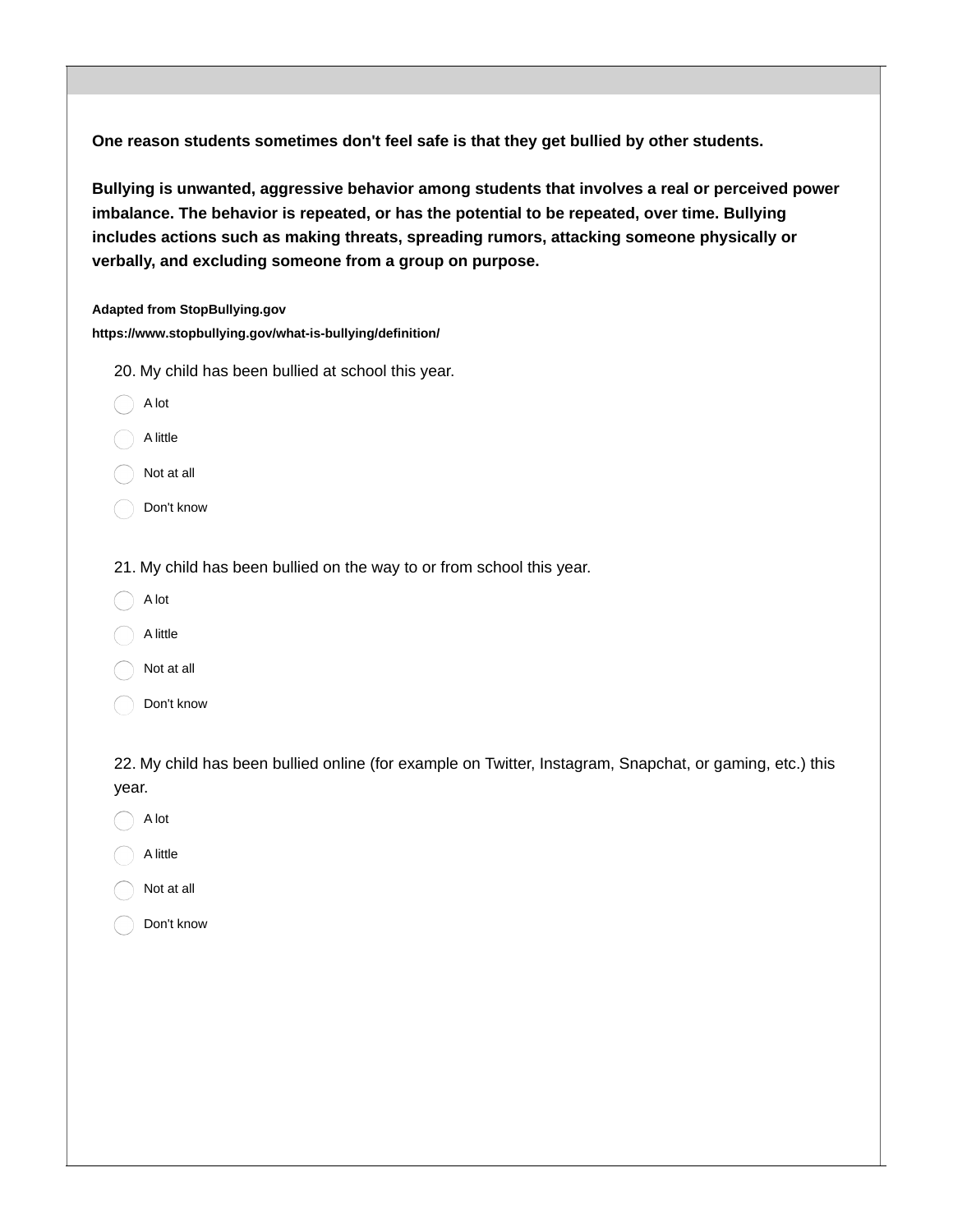- 23. Does your child read at home? (Include both assigned readings and choice readings.)
- Every night
- Most nights
- Some nights
- Rarely
- Never

24. I have conversations with my child about what his or her class is learning in school.

- Almost all the time
- Frequently
- Sometimes
- Once in a while
- Almost never
- 25. My child's school values the diversity of children's backgrounds.
- A tremendous amount
- Quite a bit
- Some
- A little bit
- Not at all
- Don't know

26. My child's school is preparing him or her for the next school year.

- Extremely well
- Quite well
- Fairly well
- Mildly well
- Not well at all
- Don't know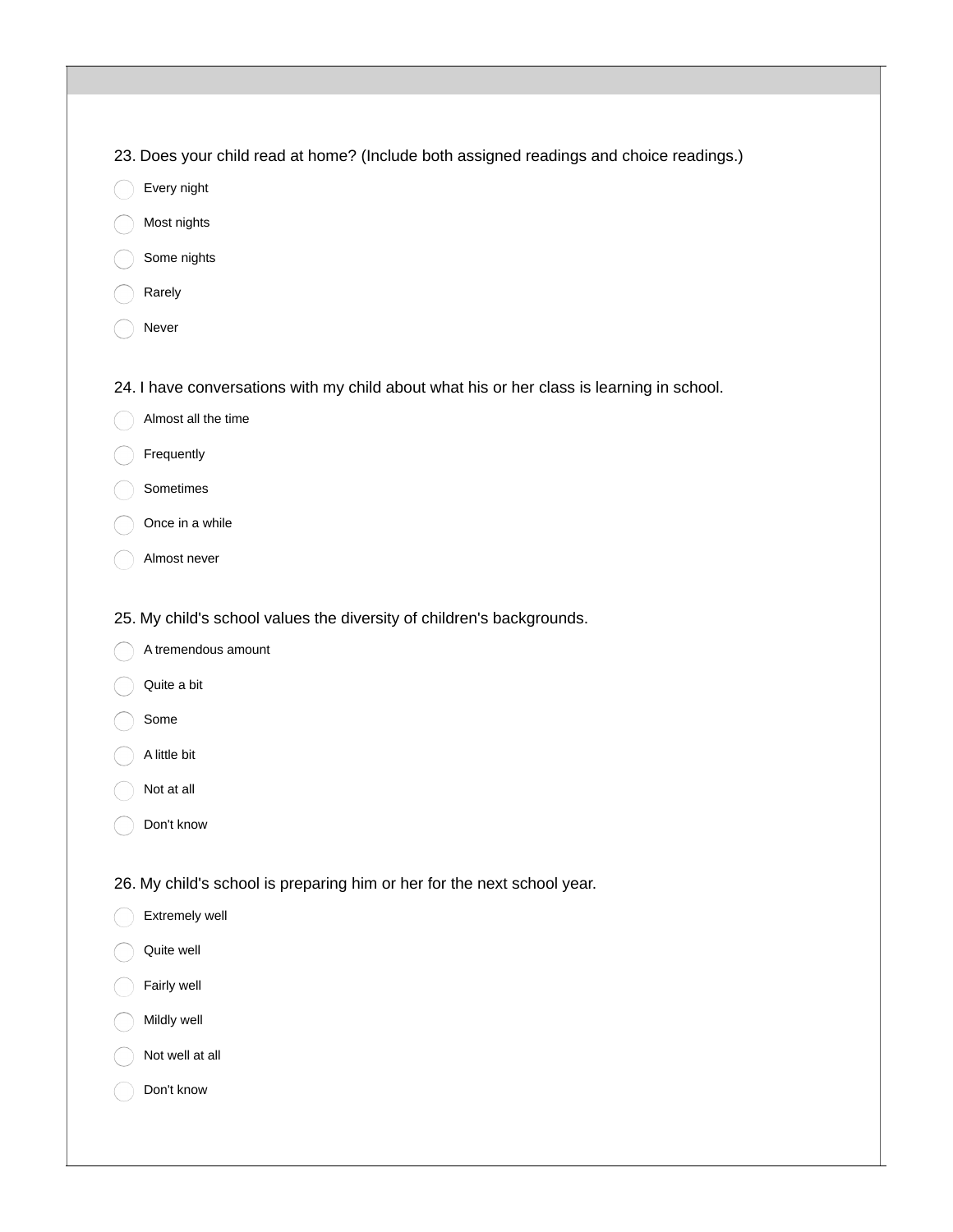# 27. Please help us understand your thoughts on visual and performing arts classes.

|                                                                                                                                                                                                     | <b>Strongly Agree</b> | Agree | <b>Disagree</b> | <b>Strongly Disagree</b> |
|-----------------------------------------------------------------------------------------------------------------------------------------------------------------------------------------------------|-----------------------|-------|-----------------|--------------------------|
| Studying the arts<br>develops 21st century<br>skills (i.e. critical<br>thinking, creativity,<br>collaboration,<br>communication, and<br>flexibility) essential for<br>post- high school<br>success. |                       |       |                 |                          |
| All students should have<br>access to quality visual<br>and performing arts<br>classes during the<br>school day that are<br>taught by a teacher<br>certified in their art form.                     |                       |       |                 |                          |
| I feel well-informed<br>about the visual and<br>performing arts options<br>offered at my child's<br>school.                                                                                         |                       |       |                 |                          |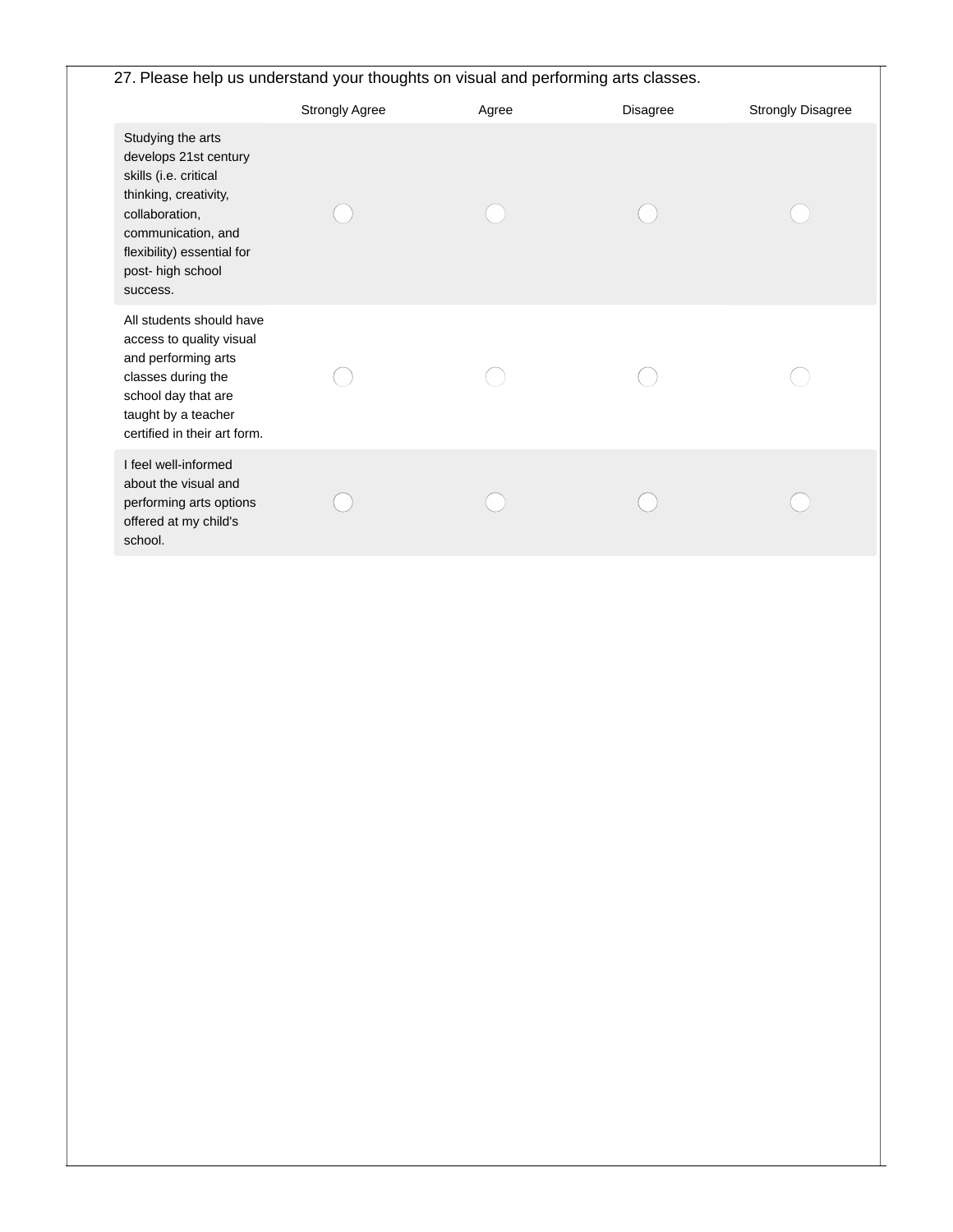|  |  |  |  | 28. Overall, what grade would you give your child's school? |
|--|--|--|--|-------------------------------------------------------------|
|  |  |  |  |                                                             |

- $\bigcirc$  A  $\bigcap$  B
- $\bigcirc$  c
- $\bigcirc$  D
- $\bigcirc$  F

29. What is your child's school doing well? (Optional)

# 30. What recommendations do you have for improving your child's education at their school? (Optional)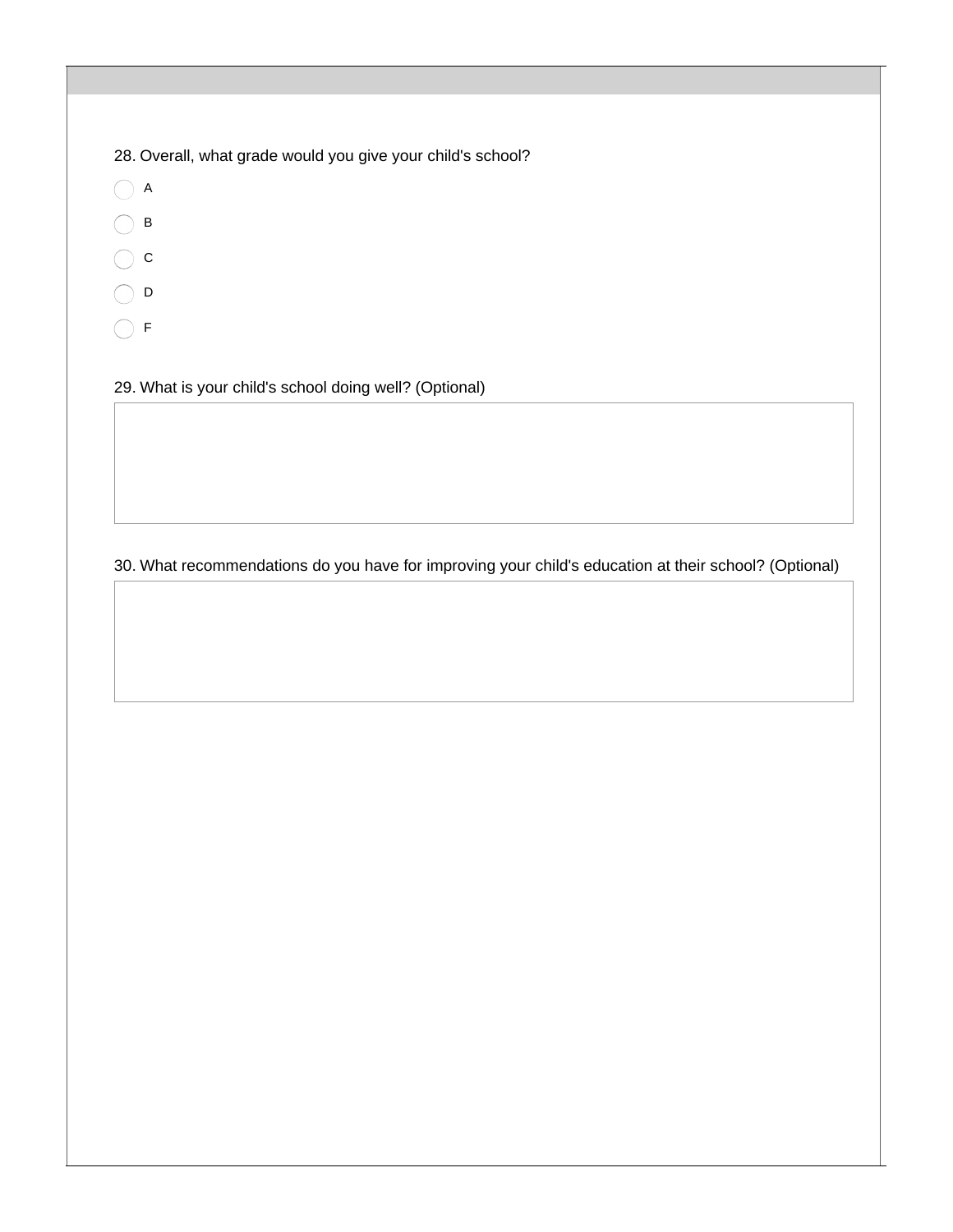#### Optional Demographic Questions

**The following demographic questions are optional. They will help us learn if parents of all backgrounds are treated fairly and with respect. We realize that these questions may seem personal in nature. If you would rather not answer any of the demographic questions, please click** the "Exit" button at the top right corner of this page. You may also choose to opt out of individual **questions either by not answering or choosing "Prefer not to say."**

31. (Optional) Are you Hispanic/Latino (Latinx)?

(Having origins in Cuba, Mexico, Puerto Rico, Central and South America or other Spanish culture.)

Yes

No

Prefer not to say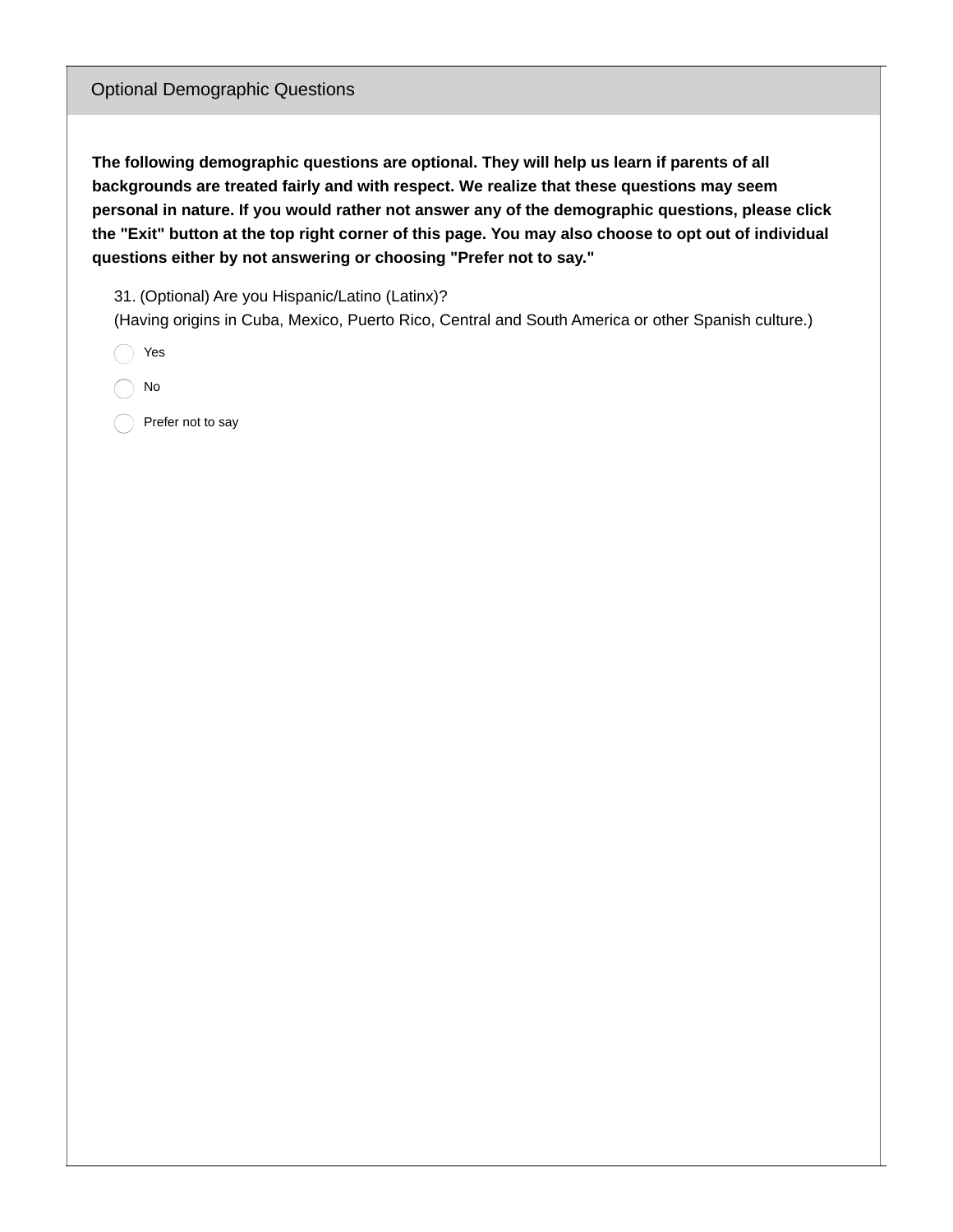## Demographics

**The following demographic questions are optional. They will help us learn if parents of all backgrounds are treated fairly and with respect. We realize that these questions may seem personal in nature. If you would rather not answer any of the demographic questions, please click** the "Exit" button at the top right corner of this page. You may also choose to opt out of individual **questions either by not answering or choosing "Prefer not to say."**

32. (Optional) How do you identify your race? (Mark all that apply)

| Asian                         |
|-------------------------------|
| Black/African-American        |
| Native American/Alaska Native |
| Pacific Islander              |
| White                         |
| Prefer not to say             |
| Other (please specify)        |
|                               |